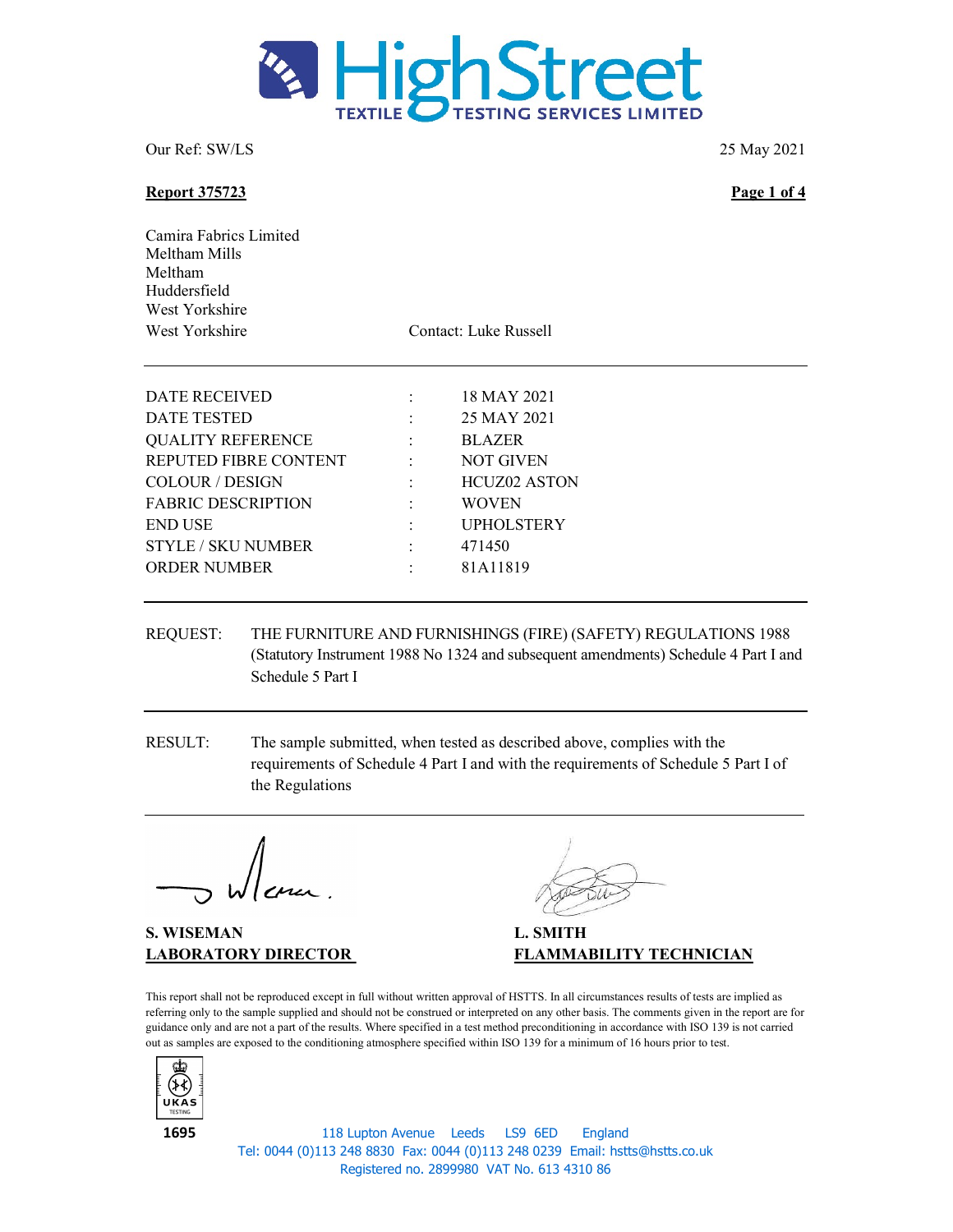

#### Report 375723 Page 2 of 4

# THE FURNITURE AND FURNISHINGS (FIRE) (SAFETY) REGULATIONS 1988 (Statutory Instrument 1988 No 1324 and subsequent amendments) Schedule 4 Part I and Schedule 5 Part I

The Regulations specify two methods of test for examining the ignitability properties of fabrics for use in domestic furniture as defined within the Regulations, both based on "Ignitability by smoker's materials of upholstered composites for seating" (BS 5852: Part 1:1979). These tests are (a) the 'cigarette' test as modified by Schedule 4 Part I of the Regulations and (b) the 'match' test as modified by Schedule 5 Part I of the Regulations.

### Procedure

Specimens of 'Blazer' were tested in the as received condition as requested by the client. The specimens were mounted over fillings of non-flame-retardant polyurethane foam with a density of approximately 20-22  $\text{kg/m}^3$ .

The cigarette test is an indicative test only as it is intended that the test is performed on the actual upholstery composite, details of which are not always known to the cover fabric supplier.

Tests were made in accordance with BS 5852: Part 1: 1979 after being conditioned for 72 h in indoor ambient conditions and then 24 h at the following conditions: Temperature (20  $\pm$  5) °C and relative humidity  $(50 \pm 20)$ %.

## **Requirements**

| Ignition Source 0 | No flaming; No progressive smouldering one hour after the placement of the |
|-------------------|----------------------------------------------------------------------------|
| (cigarette test)  | cigarette.                                                                 |
| Ignition Source 1 | All flaming and progressive smouldering to cease within 120 sec of removal |
| ('match' test)    | of the ignition source.                                                    |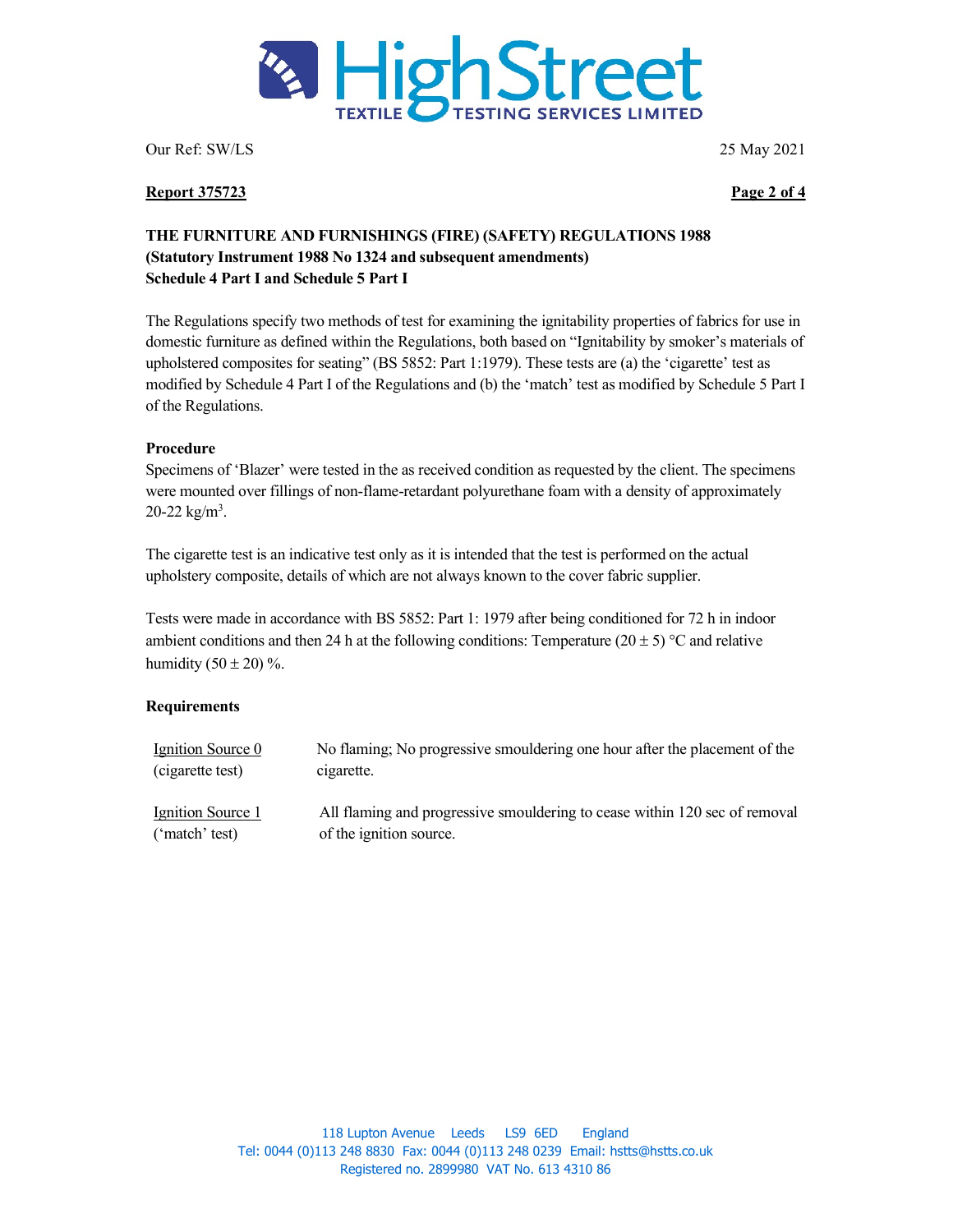

### Report 375723 Page 3 of 4

### **Results**

The following test results relate only to the ignitability of the combination of materials under the particular conditions of test; they are not intended as a means of assessing the full potential fire hazard of the materials in use.

They also only relate to the materials tested. They do not guarantee to represent the performance of production materials.

| <b>Ignition Source</b> | Observations                                                                                                           |        |        | Result |
|------------------------|------------------------------------------------------------------------------------------------------------------------|--------|--------|--------|
| $\theta$               | No flaming or progressive smouldering was<br>observed within 60 minutes of the placement of<br>the cigarettes.         |        |        | Pass   |
| 1                      | Flaming ceased within 120 seconds of the removal<br>of the burner tube and no progressive smouldering<br>was observed. |        |        | Pass   |
|                        | Duration of flaming, secs                                                                                              | Test 1 | Test 2 |        |

#### Decision rules

The decision rule applicable to statements of conformity relating to the test(s) carried out is simple acceptance based on the measured test results not falling within a range either side of a specified limit that is equal to the uncertainty of measurement for the parameter measured (based on 95% confidence levels). In all other regards, the decision rule is based on simple acceptance predicated upon the conditions of testing falling within the criteria for test set out in the test method with a conformance probability of 95%. The risk of false accept or false reject is therefore not greater than 2.5%.

| Uncertainty of measurement: | Timings    | $\pm 0.4$ s  |
|-----------------------------|------------|--------------|
|                             | Dimensions | $\pm 0.5$ mm |